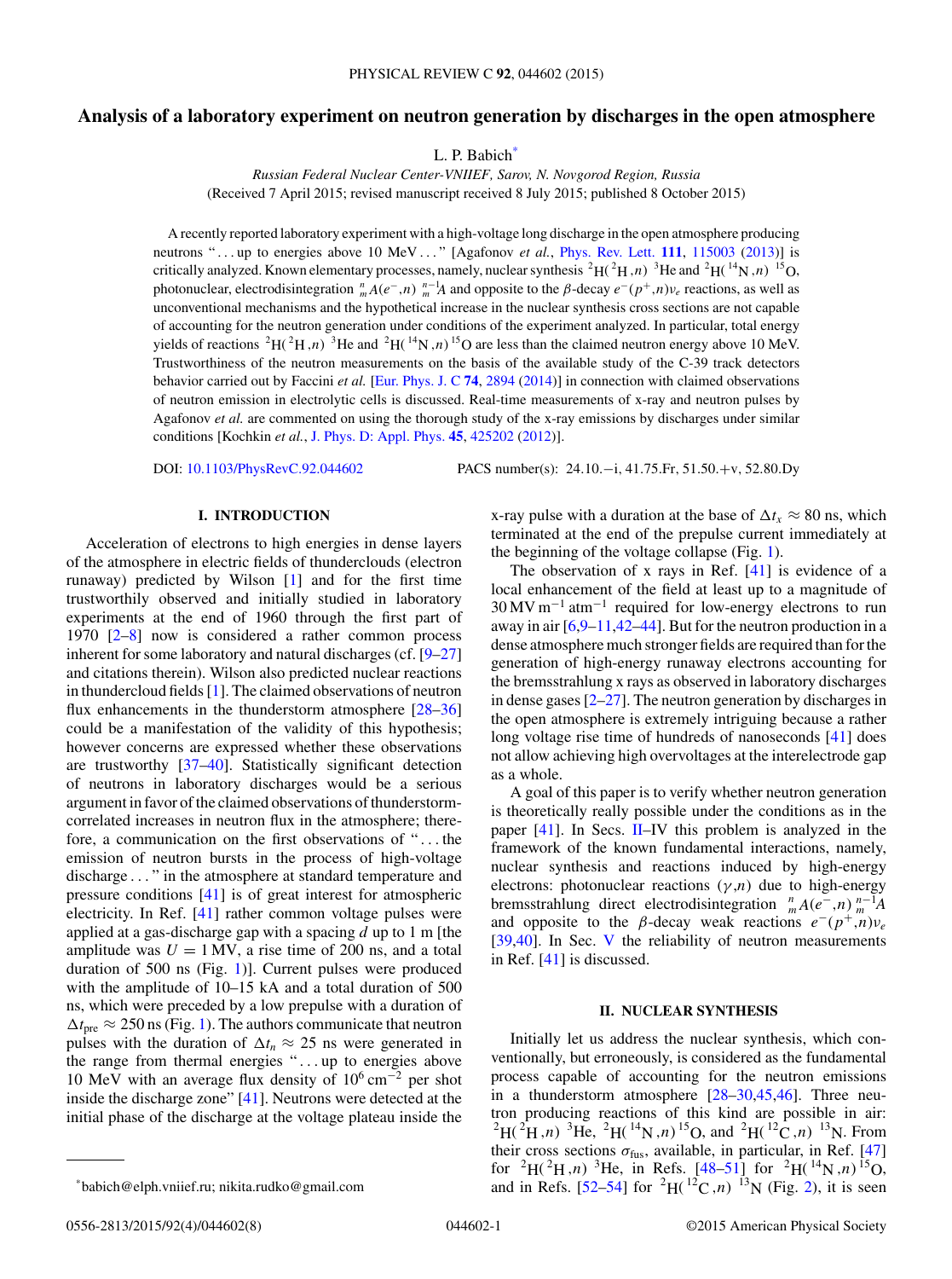<span id="page-1-0"></span>

FIG. 1. Oscilloscope traces of current, voltage, x-ray, and neutron pulses measured with scintillation detectors coupled with PMTs [\[41\]](#page-6-0). X rays and neutrons are in relative units. (With permission of the authors of Ref. [\[41\]](#page-6-0)).

that in the energy range of interest, i.e., below 1 MeV, the  ${}^{2}$ H( ${}^{2}$ H,*n*)<sup>3</sup>He reaction dominates. Nevertheless, in view of high nitrogen concentration in the atmosphere, on many orders of the magnitudes exceeding the deuterium concentration, it is reasonable to allow for the <sup>2</sup>H( $^{14}N,n$ )<sup>15</sup>O reaction. The reaction  ${}^{2}H( {}^{12}C, n) {}^{13}N$  can be discarded in view of the too low carbon concentration in air and too small cross section  $\sigma_{\text{fus}}$ in the energy range of interest.

On the grounds that kinetics of the deuterium ions in air with an imposed electric field is controlled by the charge transfer reaction  $D^+ + N_2 \rightarrow D + N_2^+$ , the neutron yield can be estimated as follows [\[55–58\]](#page-7-0):

$$
N_n = N_n(\sigma_t = 0) \exp(-\varepsilon_{\text{fus}}/T), \tag{1}
$$

where

$$
N_n(\sigma_t = 0) \approx in_D 2N_L P\{[\text{H}_2\text{O}][\text{D}_2]\}\{[\text{N}_2]\}V \Delta t_n \langle v_{\text{ion}} \sigma_{\text{fus}} \rangle
$$
\n(2)

is the neutron yield with ignored charge transfer,  $T =$  $eE/N_L P \langle \sigma_t \rangle$ , *E* is the field strength,  $\langle \sigma_t \rangle$  and  $\langle v_{\text{ion}} \sigma_{\text{fus}} \rangle$ , respectively, are the charge transfer cross section and the synthesis rate averaged over the deuteron distribution function,  $N_L \approx 2.7 \times 10^{25} \text{m}^{-3} \text{ atm}^{-1}$  is the number density of air



FIG. 2. Cross sections of reactions  ${}^{2}H(^{2}H, n)$  <sup>3</sup>He [\[47\]](#page-7-0), <sup>2</sup>H( $^{14}$ N, n)<sup>15</sup>O [\[48–51\]](#page-7-0), and <sup>2</sup>H( $^{12}$ C, n)<sup>13</sup>N [\[52–54\]](#page-7-0).

molecules reduced to 1 atm (Loshmidt's number), *P*(atm) is the pressure, *i* is the ionization degree,  $n_D = N_L P 2[H_2 O][D]$ is the deuterium nuclei concentration,  $[H_2O] \approx 1\%$  is the water percentage in air under laboratory conditions at 20 °C,  $[D_2] = 0.015\%$  is the deuterium percentage in natural water,  $[N_2] \approx 0.8\%$  is the nitrogen percentage in air,  $v = S \times l$  is the volume of the channel with length *l* and cross section *S* where the synthesis occurs,  $\Delta t_n \approx 25$  ns is the neutron pulse duration in Ref. [\[41\]](#page-6-0),  $v_{\text{ion}}$  is the deuteron velocity, and  $\varepsilon_{\text{fus}}$  is some minimum energy of deuterons, below which the synthesis is inefficient. The magnitudes in brackets  $\{[H_2O][D_2]\}$  or  $\{[N_2]\}\$ , respectively, are to be used for the  $\left[{}^{2}H\right]^{2}H$ ,  $n\right)$ <sup>3</sup>He or  ${}^{2}$ H( ${}^{14}$ N,*n*) ${}^{15}$ O reactions.

*S* and *l* magnitudes required for calculating the volume *v* in (2) cannot be evaluated using dimensions of the channels bridging the interelectrode gap, available in the integral photograph in Ref. [\[27\]](#page-6-0), because the neutrons were produced during the initial stage of the discharge with a rather slowly increasing prepulse current at the voltage plateau with  $U_{\text{plat}} = 1 \text{ MeV}$ (cf. Fig. 1). Most likely, during this stage multiple separate electron avalanches and streamers were being developed such that the gap was not bridged up by a continuous channel; the bridging up occurred later during the observed sharp rise in the current up to the maximal value of 10 kA leading eventually to the voltage collapse. Hence, it is more or less reasonable to set the *l* magnitude be equal to the interelectrode spacing, i.e., of 1 m; however, it is not possible to set the *S* magnitude be equal to the area of the cross section of the channels bridging up the gap in Ref. [\[41\]](#page-6-0). Besides the ionization degree *i* also is undefined. Luckily, it is possible to eliminate both *i* and *S* using the relation  $I(t) = en_e(t)v_d(t)S(t)$ for the current. Here  $n_e(t) = i(t)N_L P$ ,  $v_d(t) = \mu_e U(t)/l$ , and  $\mu_e \approx 0.09$  m<sup>2</sup> V<sup>-1</sup> s<sup>-1</sup> [\[59\]](#page-7-0) are the electron concentration, drift velocity, and mobility in air, respectively. In the result formula (2) can be rewritten as follows:

$$
N_n(\sigma_t = 0) = \frac{I \Delta t_n}{e\mu_e U} l^2 n_D 2P\{[H_2O][D_2]\}\{[N_2]\}\langle v_{\text{ion}}\sigma_{\text{fus}}\rangle.
$$
\n(3)

With the use of this formula estimation from the above is possible for the neutron yield with the ignored charge transfer. According to the oscilloscope traces in Fig. 1 during the neutron generation the prepulse current *I* is of 400–500 A. Obviously the deuteron energy  $\varepsilon_{\text{ion}}$  could not exceed 1 MeV; therefore using  $\langle v_{\text{ion}} \sigma_{\text{fus}} \rangle \approx v_{\text{ion}} \sigma_{\text{fus}}(\varepsilon_{\text{ion}})$  with absolutely unreal magnitude  $\varepsilon_{\text{ion}} = 1 \text{ MeV}$  at which  $v_{\text{ion}} \approx 10^7 \text{ m/s}$  and  $\sigma_{\text{fus}} \approx 100$  and 10 mb (1 b = 10<sup>-28</sup> m<sup>2</sup>), respectively, for the <sup>2</sup>H(<sup>2</sup>H,*n*)<sup>3</sup>He and <sup>2</sup>H(<sup>14</sup>N,*n*)<sup>15</sup>O reactions (cf. Fig. 2), one can obtain  $N_n(\sigma_t = 0) \approx 0.05$  for <sup>2</sup>H(<sup>2</sup>H,n)<sup>3</sup>He and  $2.5 \times 10^4$  for <sup>2</sup>H( $^{14}$ N, n)<sup>15</sup>O. Here it is taken into account that for acquiring the energy of 1 MeV an ion should cross the interelectrode gap such that by letting  $\varepsilon_{\text{ion}} = 1 \text{ MeV}$  the generation domain length is limited to the magnitude no more than  $0.1l \approx 0.1$  m or less near the cathode. Actually the deuteron energy is much less and, consequently, both  $v_{\text{ion}}$  and especially  $\sigma_{\text{fus}}$  are less. For instance, with  $\varepsilon_{\text{ion}} =$ 0.1 MeV and  $l \approx 1$  m one can obtain  $N_n(\sigma_t = 0) \approx 0.5$  for the <sup>2</sup>H(<sup>2</sup>H, n)<sup>3</sup>He reaction. Using the extrapolation  $\sigma_{\text{fus}}(\varepsilon) \approx$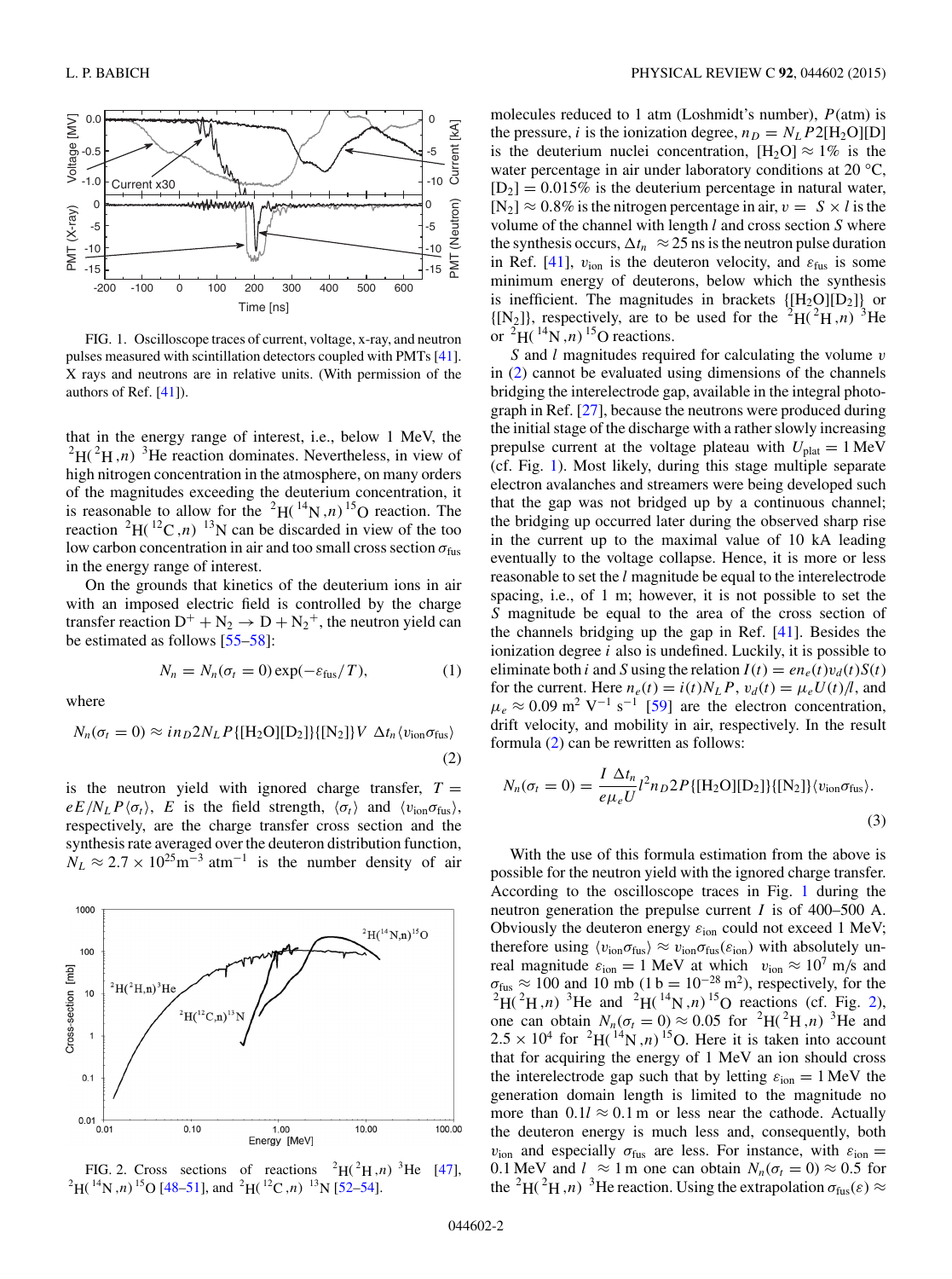$10.2 \text{ mb} \times (\varepsilon/1 \text{ MeV})^{2.67}$  for the <sup>2</sup>H( $^{14}$ N, n)<sup>15</sup>O cross section for low energies one can obtain  $N_n(\sigma_t = 0) \approx 10^4$  neutrons for this reaction at  $\varepsilon_{\text{ion}} = 0.1 \text{ MeV}$ . Obviously all these evaluations of  $N_n(\sigma_t = 0)$  are strongly overestimated.

To estimate the term  $\exp(-\varepsilon_{\text{fus}}/T)$  in [\(1\)](#page-1-0), accounting for the charge transfer,  $E$ ,  $\sigma_t$ , and  $\varepsilon_{\text{fus}}$  magnitudes are required. Above, on purpose, using the electric-field strength *E* was avoided, which, surely, is inhomogeneous, and local magnitudes of which are not known. Nevertheless, let us estimate  $\exp(-\varepsilon_{\text{fus}}/T)$  using the average strength  $E = 1 \text{ MV/m}$  and the energy  $\varepsilon_{\text{fus}} = 1.7 \text{ keV}$  with which the <sup>2</sup>H(<sup>2</sup>H,n)<sup>3</sup>He cross section is negligibly small:  $\sigma_{\text{fus}} = 10^{-36} \text{ m}^2$  [\[60\]](#page-7-0). The  $D^+ + N_2 \rightarrow D + N_2^+$  cross section is  $\sigma_t \ge 4.25 \times 10^{-20}$ m<sup>2</sup> [\[61\]](#page-7-0) in the energy range above  $\varepsilon_{\text{fus}} = 1.7 \text{ keV}$ . With this  $\sigma_t$  and  $E = 1$  MV/m one can obtain  $T = eE/N<sub>L</sub>P \langle \sigma_t \rangle \approx 0.87$ eV; hence  $\exp(-\varepsilon_{\text{fus}}/T)$  is almost zero. As noted above, the observation of x rays in Ref. [\[41\]](#page-6-0) means that the strength *E* locally exceeded a magnitude of 30 MV*/*m, which is tenfold higher than the self-breakdown threshold in air at which the breakdown occurs leading to the voltage collapse. However, even such high strength does not allow overcoming the charge transfer. Consequently, the null neutron yield  $N_n(\sigma_t = 0) \times \exp(-\varepsilon_{\text{fus}}/T) = 0$  is expected. This is especially true in view of the other interactions of deuterium ions that are omitted, ionizing impacts, and elastic scattering, first of all.

# **III. UNCONVENTIONAL OPPORTUNITIES FOR THE NUCLEAR SYNTHESIS**

Above, assuming linear acceleration of deuterons in an undisturbed electric field, nuclear synthesis was analyzed with a null result. Hence, either the events detected in Ref. [\[41\]](#page-6-0) are not connected with nuclear synthesis, or the mechanism of the deuteron energizing is more complicated. Also there is a chance that the contemporary knowledge of the considered reactions is not complete. The following reasons are conceivable possibly allowing for the enhanced nuclear synthesis in the atmosphere:

- (1) Collective acceleration of deuterons captured by electron flow as observed in beam plasmas [\[62–66\]](#page-7-0). Thus, for deuterons to acquire the energy of  $\varepsilon_D =$ 0*.*1 − 1 MeV, they are to be captured by a flux of electrons with the energy of the directed motion on the order of  $\varepsilon_e \approx m_e \varepsilon_D/m_D \approx 27-270$  eV, which is not too high under the experimental conditions in Ref. [\[41\]](#page-6-0). Really, whereas with  $U/Pd \approx 1$  MV 1 atm<sup>-1</sup> 1 m<sup>-1</sup> the average energy of electrons in avalanches and streamers does not exceed a few eV [\[59\]](#page-7-0), the energy of electrons in the electron avalanche and streamer fronts can be much higher owing to the local electricfield strengthening  $[6,9,10,59]$  $[6,9,10,59]$ , which can be up to the magnitude of 30 MV*/*m permitting the electron runaway. However, the same difficulty remains due to the charge transfer in a dense atmosphere.
- (2) Conventionally the synthesis of bare nuclei is considered. It is expected, however, that in the lowenergy range the synthesis of nuclei shielded by electron shells may be more efficient because of

the decreasing Coulomb barrier (cf., for instance, Refs. [\[60,67–73\]](#page-7-0) and citations therein). The increase in the astrophysical factor  $S(\varepsilon)$  is expected in the range of ultralow energies. This may be the case for fast deuterium atoms produced by the charge transfer  $D^+ + N_2 \rightarrow D + N_2^+$  and deuterons participating in reactions <sup>2</sup>H(<sup>2</sup>H,*n*)<sup>3</sup>He and <sup>2</sup>H(<sup>14</sup>N,*n*)<sup>15</sup>O with <sup>2</sup>H and  $14$ N nuclei. But the expected deposition of the  $S(\varepsilon)$  increase is rather obscure: It is necessary that the first multiplier in the cross section of nuclear synthesis *σ*(*ε*) =  $\frac{S(e)}{ε}$  exp(−const/ $\sqrt{ε}$ ) would overcome the exponential term; however, a sufficiently strong  $S(\varepsilon)$ increase (on many orders of the magnitude) in the low-energy range is not observed by now.

- (3) The <sup>2</sup>H( $^{14}N,n$ )<sup>15</sup>O and <sup>2</sup>H( $^{12}C,n$ )<sup>13</sup>N cross sections in the domain of low energies were assumed to decrease similarly to the <sup>2</sup>H( $^{2}$ H, $n$ )<sup>3</sup>He cross section. However, this is not proved by direct measurements. Possibly, the <sup>2</sup>H( $^{14}N,n$ )<sup>15</sup>O and <sup>2</sup>H( $^{12}C,n$ )<sup>13</sup>N cross sections decrease to low energies not as fast as the extrapolation used above. Besides, because of the complicated structure of the  $^{14}$ N and  $^{12}$ C nucleons, resonances at low energies are conceivable with increased <sup>2</sup>H( $^{14}N,n$ )<sup>15</sup>O and <sup>2</sup>H( $^{12}C,n$ )<sup>13</sup>N cross sections. It is very unlikely, however, that the synthesis cross sections in the low-energy range increase on many orders of magnitude required for overcoming the charge transfer.
- (4) The "cold synthesis"  $[74,75]$  is worth mentioning because it does not require high energies. However this effect, observed during prolonged saturation of metallic substrates with deuterium, is very unlikely under uncontrolled conditions in extremely short, of 100 ns, gas discharge as in Ref. [\[41\]](#page-6-0).
- (5) The <sup>2</sup>H( $^{12}C,n$ )  $^{13}N$  reaction was ignored on the grounds of a too small carbon concentration in air, but it is necessary to keep in mind that electrodes of highvoltage sets, as a rule, are covered by oil films with high carbon concentration. However, a number of carbon nuclei in the films is too small in comparison with a number of nitrogen nuclei in the gas-discharge channel and, although the <sup>2</sup>H( $^{12}C, n$ )<sup>13</sup>N cross section is somewhat higher than that of  ${}^{2}H( {}^{14}N, n) {}^{15}O$  (Fig. [2\)](#page-1-0), the neutron yield remains null.

# **IV. NEUTRON REACTIONS INDUCED BY HIGH-ENERGY ELECTRONS**

*In the framework of the contemporary knowledge* in Sec. [II](#page-0-0) it was demonstrated that the nuclear synthesis is impossible in Ref. [\[41\]](#page-6-0). As the remaining three reactions, connected with high-energy electrons, are threshold ones, it is expedient to check if the applied voltage of 1 MV could allow for overcoming the thresholds.

Threshold energies of photonuclear reactions  $\gamma(^{14}N, 1n)$  <sup>13</sup>N and  $\gamma(^{16}O, 1n)$  <sup>15</sup>O with the nuclei of the main atmospheric components are equal correspondingly to  $\varepsilon_{\text{th,N}}(\gamma, 1n) = 10.55 \text{ MeV}$  and  $\varepsilon_{\text{th,O}}(\gamma, 1n) = 15.7 \text{ MeV}$ [\[39,40\]](#page-6-0). Electrons are required capable of producing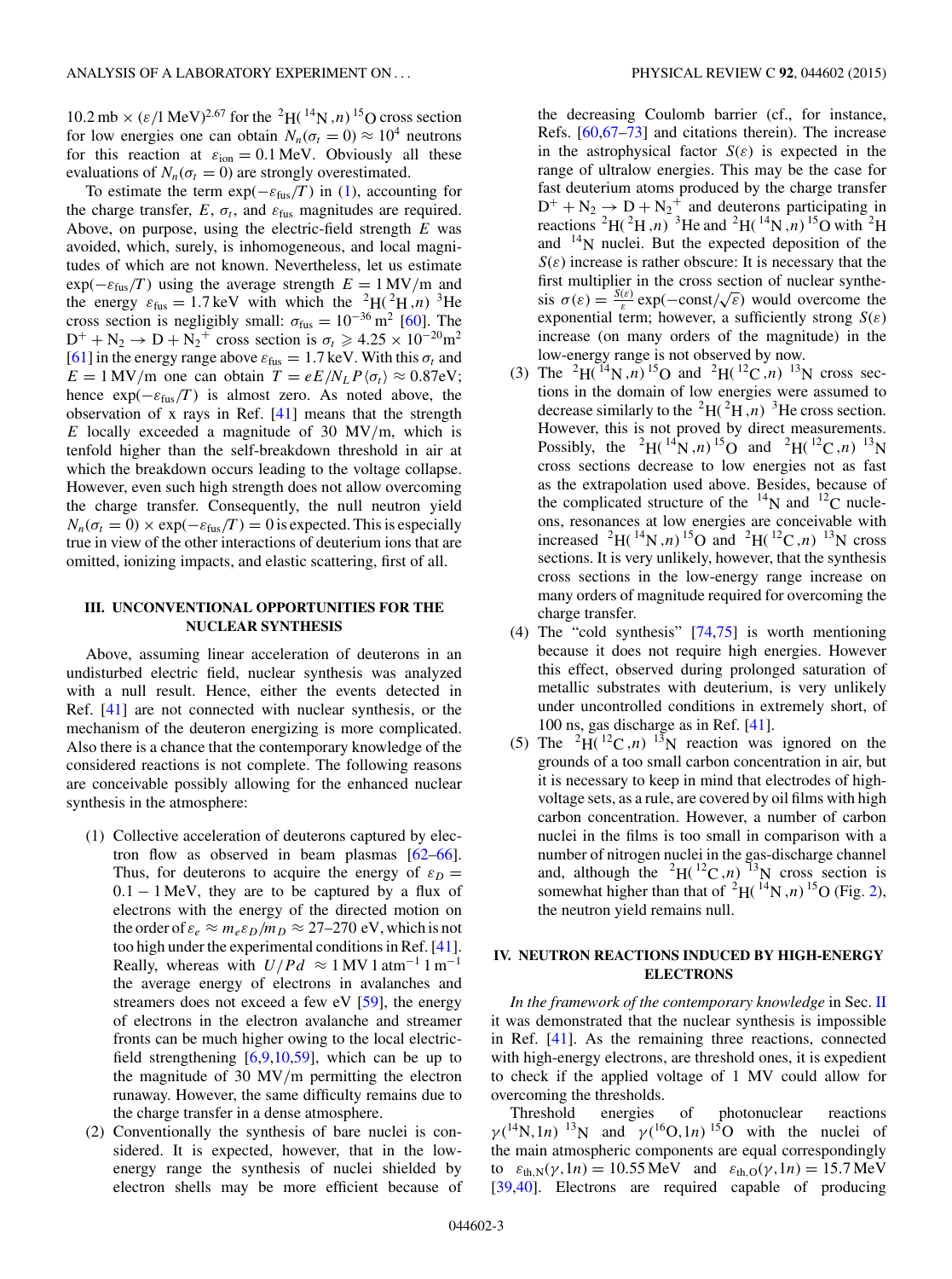<span id="page-3-0"></span>bremsstrahlung with energies above 10.55 MeV that strongly exceeds 1 MeV.

Two electrodisintegration reactions by incident electrons with kinetic energy  $\varepsilon_e$  are relevant to the problem considered,

$$
{}_{7}^{14}\text{N} + e^{-} + \varepsilon_{e} \rightarrow {}_{7}^{13}\text{N} + n + e^{-}, \tag{4}
$$

$$
{}_{8}^{16}O + e^{-} + \varepsilon_{e} \rightarrow {}_{8}^{15}O + n + e^{-}. \tag{5}
$$

Their thresholds  $\varepsilon_{th,N}(e^-, n) = 10.55$  and  $\varepsilon_{th,O}(e^-, n) =$ 15*.*7 MeV (the same as the photonuclear thresholds) also strongly exceed 1 MeV.

Opposite to the  $\beta$  decay are reactions with hydrogen nuclei of the water vapor,

$$
{}_{1}^{1}\mathrm{H}+e^{-}+\varepsilon_{e}\rightarrow n+\nu_{e},\qquad(6)
$$

with threshold  $\varepsilon_{\text{th}}(e^-, n) = 0.783 \text{ MeV}$  [\[39,40\]](#page-6-0) and reactions with the nuclei of the main constituents of the atmosphere,

$$
{}_{7}^{14}\text{N} + e^{-} + \varepsilon_{e} \rightarrow {}_{6}^{13}\text{C} + n + \nu_{e}, \tag{7}
$$

$$
{}_{8}^{16}O + e^{-} + \varepsilon_{e} \rightarrow {}_{7}^{15}N + n + \nu_{e}, \tag{8}
$$

with the same thresholds as reactions  $(4)$  and  $(5)$ .

One can see that the thresholds of  $(\gamma,n)$  reactions, electrodisintegration reactions  $^n_m A(e^-, n)$   $^{n-1}_m A$  (4) and (5), and weak reactions (7) and (8) are too high for these reactions to be capable of accounting for the neutron production in air with the applied voltage of 1 MV. As the  $e^-(p^+,n)v_e$ threshold  $\varepsilon_{\text{th}}(e^-, n) = 0.783 \text{ MeV}$  is lower than 1 MeV, one must address this reaction more attentively. Let us estimate a concentration  $n_e$  of high-energy electrons (in the analyzed case  $\varepsilon_e \approx 1$  MeV) required for producing at least one neutron due to the  $e^-(p^+, n)v_e$  reaction during the neutron generation time of  $\Delta t_n \approx 25$  ns in Ref. [\[41\]](#page-6-0). Usage of the following formula for a number of neutrons is expedient,

$$
N_n \approx n_e v_{e^-,n} \Delta t_n = 1, \tag{9}
$$

where for the rate  $v_{e^-}$ , of the  $e^-(p^+,n)v_e$  reaction, a rate can be used for the "heavy" electron-proton interaction derived by Srivastava *et al.*, which in  $\bar{h} = c = 1$  units reads as follows  $[76]$ :

$$
v_e \sigma_{e^-,n} \approx \frac{2G_F^2}{\pi} (\tilde{m}_e - \Delta)^2.
$$
 (10)

Here  $v_e$  is the electron velocity,  $\sigma_{e^-,n}$  is the  $e^-(p^+,n)v_e$ cross section;  $G_F \approx 0.875 \times 10^{-37}$  eV cm<sup>3</sup> is the weak interaction constant (Fermi's constant);  $\Delta = m_n - m_{p+}$  is the difference between neutron and proton masses in energy units;  $\tilde{m}_e$  is a mass of the heavy electron, which in the framework of the problem considered is  $\tilde{m}_e = m_e + \varepsilon_e$  [\[39,40\]](#page-6-0). Converting  $(10)$  to the international units, one obtains from  $(9)$  an unreal concentration of  $n_e \approx 10^{48} \text{ m}^{-3}$  of electrons with an energy of  $\varepsilon_e \approx 1$  MeV, required for producing one neutron.

The electron energy, required for producing neutrons by electron-induced reactions, is too high for the experimental conditions in Ref. [\[41\]](#page-6-0), unless the collective process of polarization self-acceleration occurs in front of avalanches and streamers [\[77\]](#page-7-0) at the stage of the prepulse current in Ref. [\[41\]](#page-6-0). The self-acceleration allows energizing a small

portion of electrons up to the energies exceeding the applied voltage as was observed in experiments with discharges at multiple overvoltages relative to the static self-breakdown voltage achieved using high-voltage pulses with subnanosecond fronts [\[9–11,](#page-6-0)[78\]](#page-7-0). However, it seems absolutely impossible that electrons in sufficiently large numbers are capable of accelerating in a dense atmosphere even up to the energy of *eU* corresponding to the applied voltage of 1 MV, to say nothing of overcoming the  $\prod_{m=1}^{n} A(e^-, n)$   $\prod_{m=1}^{n-1} A$  thresholds.

# **V. DISCUSSION OF THE NEUTRON MEASUREMENT RELIABILITY**

So, there is a dilemma: Either events observed in Ref. [\[41\]](#page-6-0) are not connected with gas-discharge neutrons, or the neutrons' origin is more complicated than the considered above mechanisms, both acknowledged and hypothetical. *The author believes that signals in Ref. [\[41\]](#page-6-0) were not due to gas-discharge neutrons.* Neutron measuring is an extremely sophisticated task not only due to usual electromagnetic noises, but, mainly, due to *the interference of other penetrating emissions, both accompanying the neutron generation under study and environmental*. Overcoming this difficulty is not a simple task, especially while measuring small neutron fluxes.

#### **A. Track measurements. Neutron emissions in electrolytic cells**

It would be expedient to ask the question if the track measurements in Ref. [\[41\]](#page-6-0) were sufficiently accurate. C-39 track detectors used in Ref. [\[41\]](#page-6-0) primarily are sensitive to fast neutrons, which were being registered in Ref. [\[41\]](#page-6-0) with the efficiency of  $\eta = 6 \times 10^{-5}$ . For detecting thermal neutrons the CR-39 tracers were coupled with boron such that *α* particles  $\left[\right]^{10}B(n,\alpha)^{7}$ Li] create tracks with  $\eta = 1.4 \times 10^{-6}$ [\[41\]](#page-6-0). Neutrons with energies above 10 MeV were detected using the carbon nuclei disintegration onto three *α* particles *n*( $^{12}C$ ,*n'*)3*α* with  $η = 1.2 \times 10^{-6}$  [\[41\]](#page-6-0).

In context with neutron observations under unusual conditions the experiments on neutron emission by discharges in electrolytic cells [\[79–82\]](#page-7-0) are worth mentioning, among which, in the author's opinion, the most accurate are those by Faccini *et al.* [\[82\]](#page-7-0), who, although they write that they followed "... the observation of neutron production in high-voltage discharges  $\dots$ " in the atmosphere [\[41\]](#page-6-0), actually checked the results by Cirillo *et al.* [\[81\]](#page-7-0) who claimed a rather high (for electrolytic cells) neutron flux of 72000 *n* cm<sup>−</sup><sup>2</sup> s<sup>−</sup><sup>1</sup> measured with CR-39 tracers.

The dc feeding of the electrolytic cells is strongly different from the extremely short feeding in Ref. [\[41\]](#page-6-0); in particular in the experiments by Faccini *et al.* the feeding dc voltage and current were 150–300 V and 1.5–3.0 A, respectively, i.e., on the orders of the magnitude lower than in Ref. [\[41\]](#page-6-0). Nevertheless, for my goal these experiments are of great interest because Faccini *et al.* "have optimized and studied in detail . . . CR-39 tracers. . . and properly have taken into account the ambient background and its fluctuations," which allow " . . . evidencing features that would have not been observed otherwise . . . " in such subtle measurements.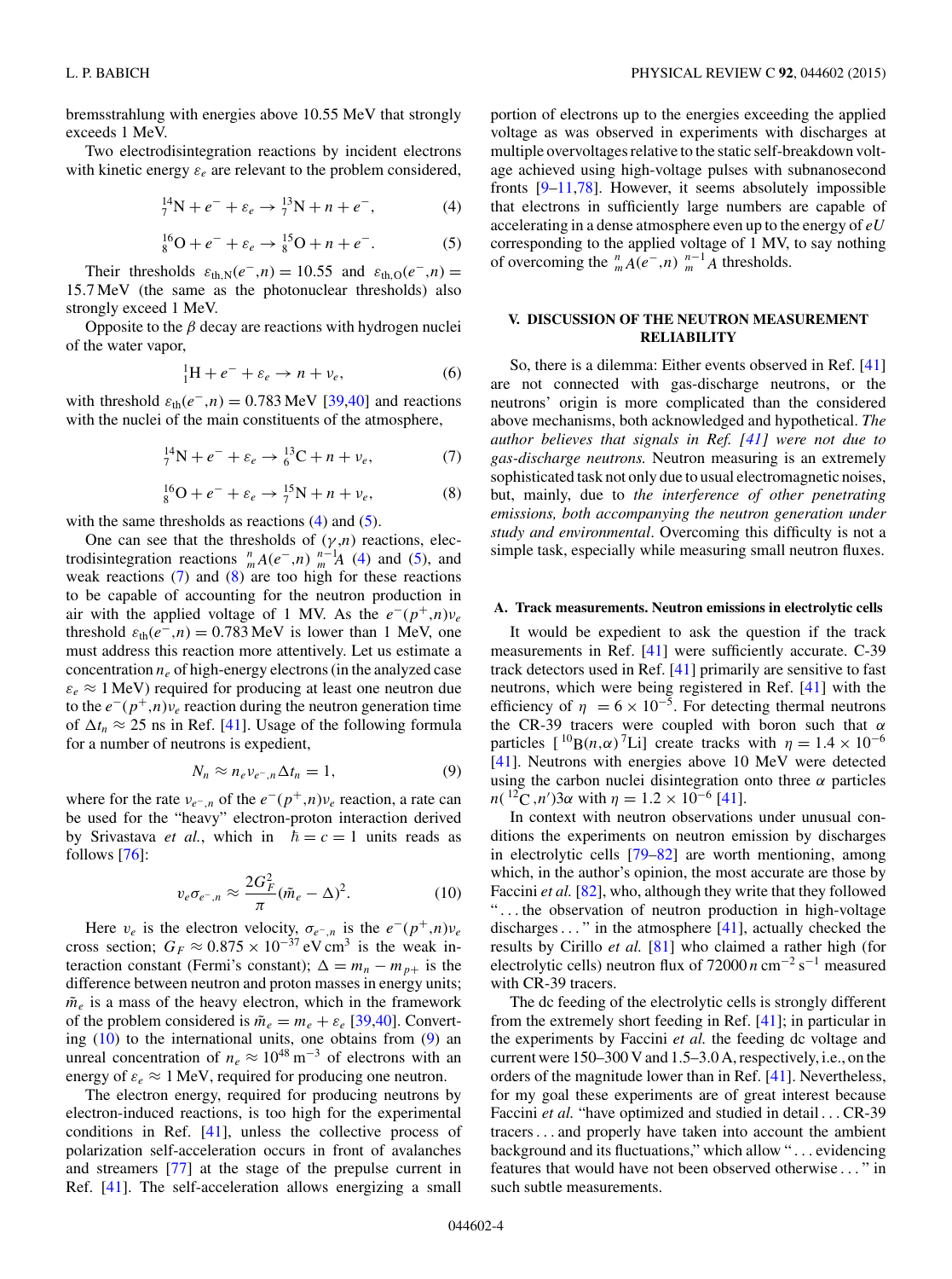In Ref. [\[41\]](#page-6-0) some CR-39 tracers were placed inside electrodes. In the experiments by Faccini *et al.* the detectors were located close to the cathode, namely, 5 cm when placed outside the cell and 2 cm when inside. For detecting thermal neutrons the tracers were wrapped with a 50-*μ*m-thick layer of pure  $10B$ . Besides, in order to fit the experiment by Cirillo *et al.* [\[81\]](#page-7-0), some tracers were additionally covered with a 1-cm-thick layer of boric acid. All conceivable systematic error contributions were taken into account, and a novel rigorous numerical approach was developed to allow for compatibility of the irradiated and background detector readings. In the first experimental campaign the CR-39 calibration constant  $c =$  $(6.9 \pm 0.3) \times 10^{-3}$  tracks/neutron was 70 times bigger than in Ref.  $[81]$ , "... thus confirming the scarce sensitivity..." in Ref. [\[81\]](#page-7-0). Additionally for CR-39 tracers Faccini *et al.* used indium indicators (reaction  $^{115}$ In(*n,γ*)  $^{116}$ In, half-life of 54 min, and cross section from 1.5 b for partially moderated fast neutrons to 60 b for the thermal), which are the most sensitive neutron detectors. All detectors were being exposed to the cell emissions *several weeks after the calibration procedure* [\[82\]](#page-7-0). The obvious shortcoming is that the CR-39 tracers accumulated tracks due to environmental radiation. In these runs the CR-39 tracers presented (110–280)- $n \text{ cm}^{-2} \text{ s}^{-1}$  deviation from the background, which is incompatible with the flux of  $72\,000\,n\,\text{cm}^{-2}\,\text{s}^{-1}$  reported in Ref. [\[81\]](#page-7-0). Neither indium indicators nor the tracers with the thick boron coating (as in Ref.  $[81]$ ) did expose statistically significant signals.

Furthermore, from 2-month background measurements Faccini *et al.* estimated that CR-39 tracers integrate  $dD/dt$  = 3.8 tracks cm<sup> $-2$ </sup> day<sup> $-1$ </sup>, regardless of the boron presence, likely, due to cosmic radiation and radon contamination [\[82\]](#page-7-0). They noted that in the city of Naples where the experiment [\[81\]](#page-7-0) was performed, *the track accumulation rate due to the environmental emissions was more than threefold higher*. Therefore, in the following campaigns by Faccini *et al.* the background detectors also were covered with the thin boron film and, *to avoid the track accumulation, were analyzed simultaneously with the detectors exposed to the emissions from the cell*. In these campaigns with  $c = (8.3 \pm 0.8) 10^{-3}$  tracks/neutron three detectors were wrapped in aluminum and three in cadmium in order to screen electromagnetic radiation and thermal neutrons, respectively. Both CR-39 and indium detectors yield signals consistent with the background with the exception of two Al-wrapped CR-39 tracers "... as though the wrapping could cause some spurious tracks" [\[82\]](#page-7-0). Faccini et al. concluded "...from the absence of signals in the indium disks, . . . that the produced neutron flux is smaller than 1.5 or  $64 n/cm^2$ /s...," respectively, for thermal or partially moderated neutrons according to the  $^{115}$ In(*n,γ*)  $^{116}$ In cross section.

Thus, in connection with the analysis of CR-39 tracers by Faccini *et al.* my concluding questions with respect to the high-voltage experiment in Ref. [\[41\]](#page-6-0) are as follows.

(1) The CR-39 calibration constant  $(8.3 \pm 0.8) \times$ 10<sup>−</sup><sup>3</sup> tracks*/*neutron in Ref. [\[82\]](#page-7-0) is more than two orders of the magnitude higher than  $1.4 \times 10^{-6} - 6 \times$  $10^{-5}$  in Ref. [\[41\]](#page-6-0). This means the scarce sensitivity

in Ref. [\[41\]](#page-6-0); hence, the first question is as follows: "Were the background measurements and numerical procedure in Ref. [\[41\]](#page-6-0) as rigorous as in the experiments by Faccini *et al.*?"

- (2) To avoid the track accumulation due to the environmental radiation, Faccini *et al.* in their final campaigns analyzed the background CR-39 detectors simultaneously with the detectors exposed to the cell emissions. It seems that this was the case in Ref. [\[41\]](#page-6-0) because according to the caption for Fig.  $1 \, [41]$  $1 \, [41]$  $1 \, [41]$  "... background detectors were placed 10 m from the discharge." But Faccini *et al.* preliminarily have measured integrated track rates due to the environmental emissions. Hence, the second question is as follows: "Was a time lag between the exposures to the discharge emissions and counting of the tracks in Ref. [\[41\]](#page-6-0) sufficiently short to avoid spurious signal accumulations both in the background detectors and in the detectors irradiated by the discharge?" These questions relate to the carbon disintegration reaction (sensitivity  $1.2 \times 10^{-6}$  [\[41\]](#page-6-0)) as well.
- (3) And eventually, why not use the neutron indicators, which are the most sensitive devices?

#### **B. Real-time neutron and bremsstrahlung x-ray measurements**

In addition to the C-39 tracers, scintillation detectors coupled with photomultiplier tubes (PMTs) were used in Ref. [\[41\]](#page-6-0) for real-time measurements. Almost half of the discharges in Ref. [\[41\]](#page-6-0) were observed to produce x-ray pulses, of which a portion of 25%–30% was combined with the neutron emissions (Fig. [1\)](#page-1-0). All events of amplitude exceeding the background by 10% were considered as trustworthy, which in such a subtle experiment is insufficient.

As noted in the Introduction, the electron runaway accompanied by bremsstrahlung x rays is a rather common gas-discharge process. For my purpose the observations of x rays in very long discharges [\[22–27\]](#page-6-0) is especially meaningful, among which one of the most illuminative is the experiment by Kochkin *et al.* [\[27\]](#page-6-0), who "... measured the voltage and the current ..., synchronized with nanosecond fast photography and x-ray detection  $\dots$ " with the " $\dots$  aim $\dots$  to find where and when the x rays are generated." The experiment by Kochkin *et al.* was carried out using a discharge configuration and feeding voltage very similar to those in Ref. [\[41\]](#page-6-0): open atmosphere, cone-shaped electrodes, 1-m interelectrode spacing, voltage pulses with amplitudes of 1 MV, rise times of  $1 \mu s$ , and flat tops. During voltage rise a large and dense corona of positive streamers, emerging from the anode, was observed. Near the cathode the positive corona was being connected with the relatively weak corona of the negative counterstreamers emerging from the cathode.

The x rays were recorded by  $LaBr3(Ce+)$  scintillation detectors coupled with PMTs (1-ns time resolution) located in electromagnetic compatibility cabinets. The discharges produced up to three x-ray peaks with half-width durations of 50 ns during a time span of 0.8 *μ*s until the beginning of the voltage collapse. The first peak was generated during the slow cathode current rise (as in Ref. [\[41\]](#page-6-0)) at the voltage front,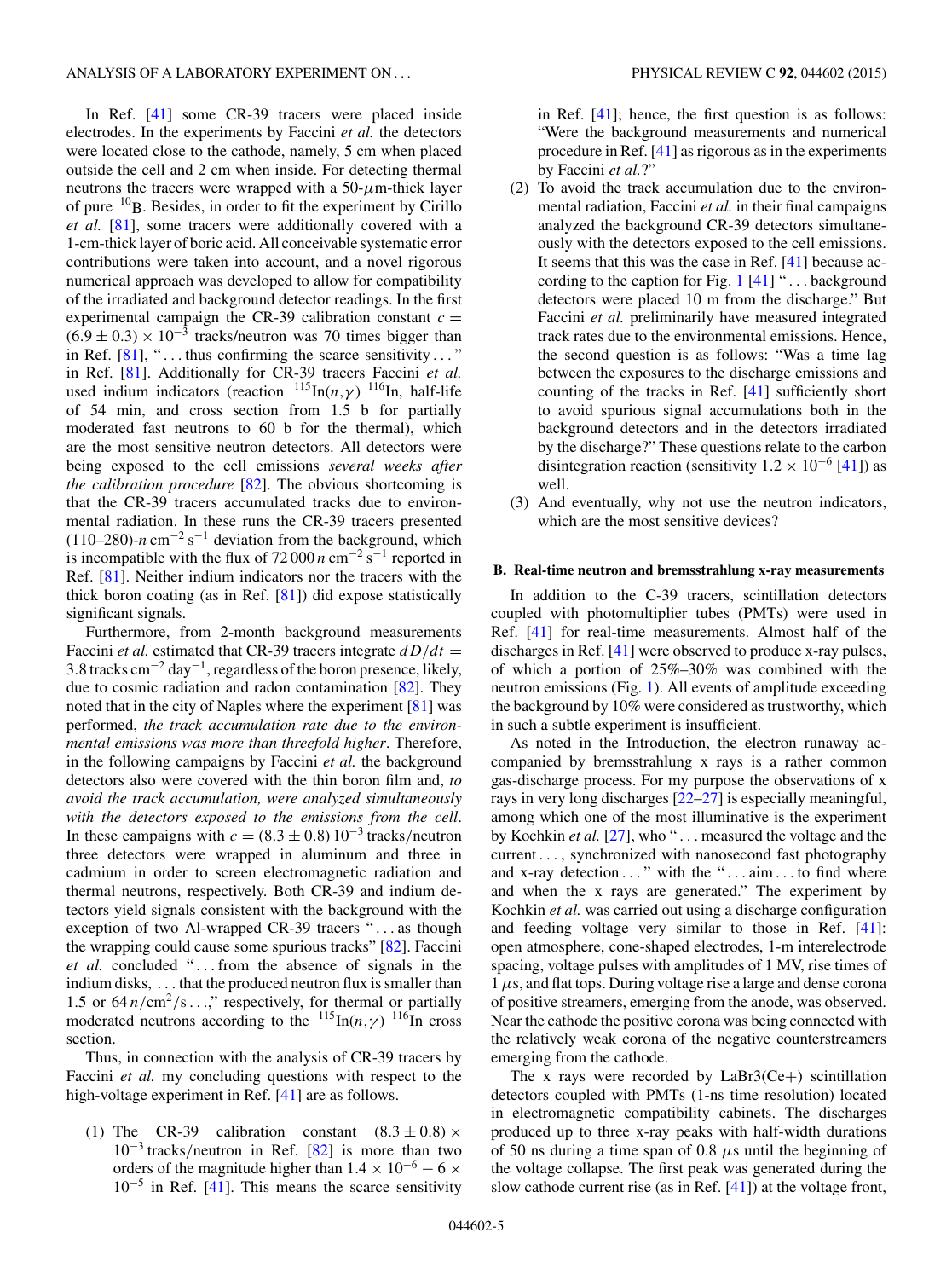unlike in Ref. [\[41\]](#page-6-0) where the x rays and neutrons appeared at the voltage plateau. The first peak maximum was at the voltage of 0.8 MV when the cathode current was 100 A. The energy of the second peak was comparable to or larger than the first. The predominant photon energy  $\varepsilon_{\gamma}$  was somewhat above 200 keV with the spectrum extended up to  $\varepsilon_{\gamma} = 1$  MeV. A single event with  $\varepsilon_{\nu}$  up to 3.4 MeV was observed. Most likely, the high-energy events are caused by fast bursts of lower-energy photons [\[22\]](#page-6-0). The x-ray signals were observed to correlate in time with cathode current oscillations and the connection of positive and negative coronas. From this Kochkin *et al.* assumed that exactly positive and negative ... streamer encounters generate ns-fast x-ray bursts" [\[27\]](#page-6-0).

Whatever may be the underlying mechanism, the x-ray production itself means that during streamer encounters locally nanosecond or even shorter jumps of electric-field strength occurred at least up to the runaway threshold of 30 MV*/*m. All streamer encounters were accompanied by high-frequency current oscillations, possibly, evidencing such jumps. Significantly, that onset of the first x-ray peak coincides with the especially strong oscillations of 100 A. This is true for the first and second peaks and on a much less degree for the third.

Thus, in connection with the high-voltage x-ray experiment [\[27\]](#page-6-0) carried out under the same conditions as the neutron experiment [\[41\]](#page-6-0) my comments are as follows:

- (1) The duration at the base of each x-ray peak in Ref. [\[27\]](#page-6-0) is almost the same as in Ref. [\[41\]](#page-6-0):  $\Delta t_x \approx 80$  ns. But in Ref. [\[27\]](#page-6-0) each x-ray signal was of triangular form whereas in Ref. [\[41\]](#page-6-0) a trapeziumlike (almost rectangular) signal with a weakly oscillatory top was recorded as if consisting of a superposition of a series of consecutive triangular pulses with equal heights, which is very unlikely.
- (2) In Ref. [\[27\]](#page-6-0) electrons acquired high energies near the cathode in the domains with an enhanced field where positive streamer corona met negative counterstreamers from where they run away and produce x rays throughout the ambient matter; hence one can expect that in Ref. [\[41\]](#page-6-0) the neutron source also was near the cathode. However, the neutron fluence per shot measured by C-39 tracers located in the cathode and anode was almost the same:  $2 \times 10^5 n/cm^2$  vs  $3 \times 10^5$  *n*/cm<sup>2</sup> [\[41\]](#page-6-0).
- (3) The real-time measured neutron pulse is inside the x-ray pulse in Ref. [\[41\]](#page-6-0). The neutron energy of 15- 7 MeV evaluated using the time shift of the pulses offsets cannot be prescribed to any known fundamental interaction. Because "no neutron pulses were observed out of the x-ray pulse" [\[41\]](#page-6-0) and one needs to be confident that the neutron pulse is not due to some kind of electromagnetic radiation, including penetrating emissions, for instance, the high-energy bremsstrahlung photons from the discharge, it is necessary to check if the neutron pulse offset relative to the x-ray offset displaces along with the detector displacement.

#### **VI. CONCLUSIONS**

The observations of the neutron generation by laboratory discharges in the open atmosphere reported in Ref. [\[41\]](#page-6-0) were analyzed; it was demonstrated that known fundamental interactions cannot allow prescribing the observed events to neutrons. Nuclear synthesis,  ${}^{2}H({}^{2}H, n)$  <sup>3</sup>He and  ${}^{2}H({}^{14}N, n)$  <sup>15</sup>O, with the participation of atmospheric deuterons is not capable of the neutron production under the conditions in Ref. [\[41\]](#page-6-0). Even with the deuteron energy of 1 MeV, corresponding to the applied voltage [\[41\]](#page-6-0), an undetectable neutron yield was computed under the conditions in Ref. [\[41\]](#page-6-0). Allowing for the charge transfer reactions gives a null neutron yield.

Unconventional opportunities for the nuclear synthesis to occur in an electric field in the atmosphere were discussed; some of them (collective acceleration and cold synthesis) were really observed elsewhere but under conditions strongly different from those in Ref. [\[41\]](#page-6-0), and the others are too hypothetical and require special theoretical consideration and experimental research [increased cross sections of  ${}^{2}H( {}^{14}N, n) {}^{15}O$  and  ${}^{2}$ H( ${}^{12}$ C,*n*)  ${}^{13}$ N reactions in the low-energy range and increased cross sections of synthesis of nuclei shielded by electron shells].

A possibility of neutron generation by photonuclear and electrodisintegration reactions was discarded on the grounds of too high thresholds in comparison with the applied voltage in Ref. [\[41\]](#page-6-0). Unreal concentration of free electrons in a gasdischarge plasma is required in order to prescribe the neutron production to the opposite of the  $\beta$ -decay reaction, which is discussed in connection with the so-called low-energy nuclear reactions and, in particular, with the neutron generation in a thunderstorm atmosphere [\[39,40,](#page-6-0)[76\]](#page-7-0).

In connection with the nuclear synthesis in general especially intriguing is the reported detection of neutrons with energies above 10 MeV [\[41\]](#page-6-0) because total energy yields of all products of reactions  ${}^{2}H(^{2}H,n)$  <sup>3</sup>He (3.270 MeV [\[64\]](#page-7-0)) and <sup>2</sup>H( $^{14}$ N, n)<sup>15</sup>O (5.068 MeV [\[83\]](#page-7-0)) are less than 10 MeV. Neither conventional nor unconventional processes are capable of accounting for such high energy, which, most likely, indirectly testifies to some shortcomings in the experiment, most likely, in the calibration or data processing. Comparing the CR-39 tracer sensitivity in Ref. [\[41\]](#page-6-0) with that in the paper by Faccini *et al.* [\[82\]](#page-7-0), the scarcity of sensitivity in Ref. [\[41\]](#page-6-0) was found. It is not clear if the delay in the data processing was sufficiently short to avoid spurious track accumulation both in the irradiated and in the background detectors in Ref. [\[41\]](#page-6-0).

In Ref.  $[41]$  "an average flux density of  $10<sup>6</sup> n/cm<sup>2</sup>$  per shot was detected inside the discharge zone," but the discharge channel (the discharge zone) length is too large for this statement to be informative, especially for the detectors located in the electrodes. It is unclear by what area the magnitude of  $10^6$  *n*/cm<sup>2</sup> is to be multiplied to receive the absolute neutron yield. In the view of Ref. [\[27\]](#page-6-0) under the same conditions the x-ray emission was coincident with encounters of positive and negative streamers in the near-cathode domain, during which the high-energy processes occurred, and one can expect that in Ref. [\[41\]](#page-6-0) the neutron source also was closer to the cathode and, therefore, readings of the tracers located in the cathode significantly exceed those of the anode tracers, but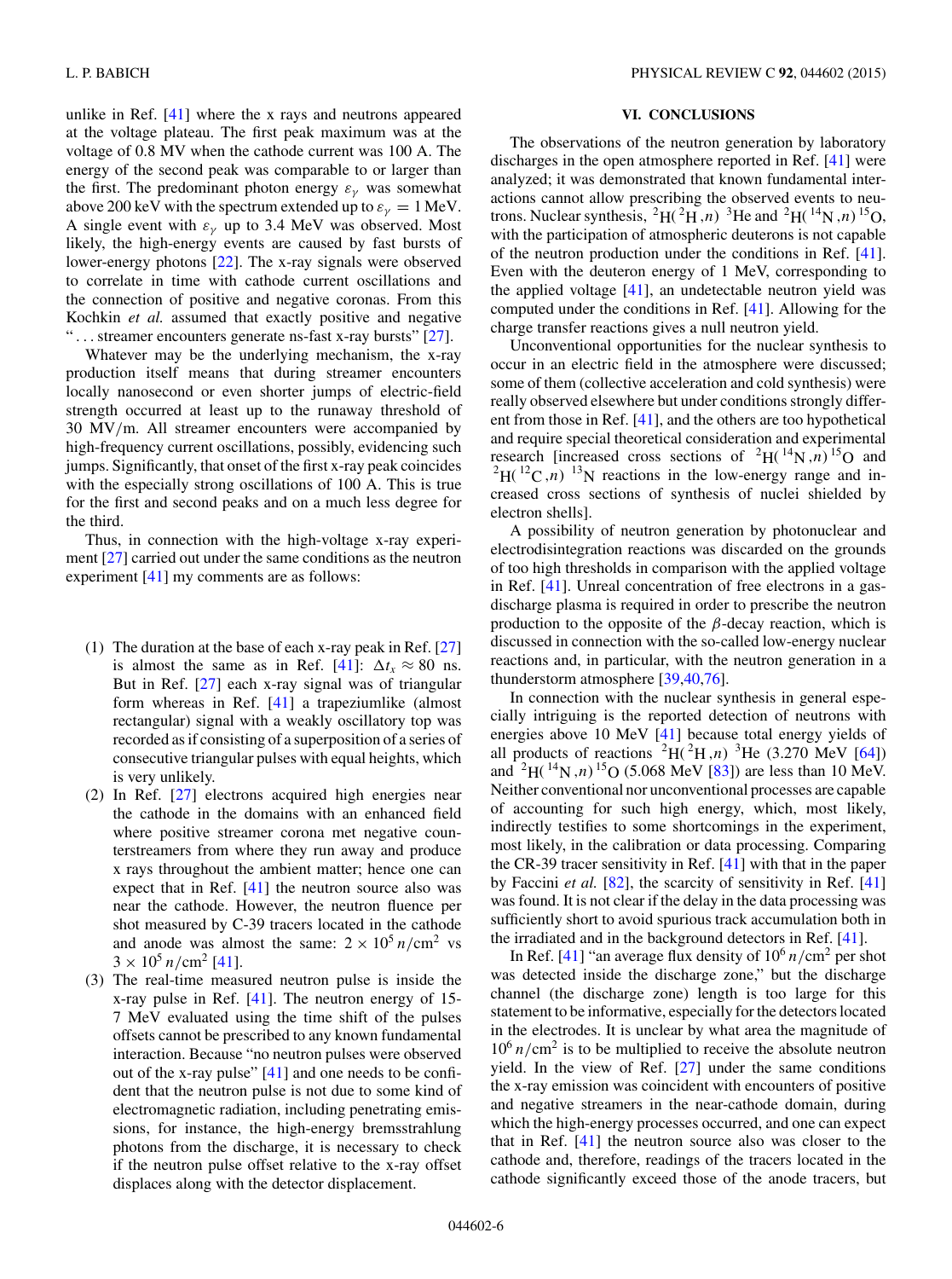<span id="page-6-0"></span>this is not the case. To understand the origin of the penetrating emissions from discharges in such a dense medium as the lower atmosphere, it is very important to localize a domain of neutron generation or, at least, a source of the accompanying x rays as has been performed in experiments with laboratory discharges in the atmosphere  $[13-17]$  with the use of voltage pulses with rise times of 10 ns allowing for electric fields with much higher average strength *U/d* than in Ref. [41] or under conditions similar to those in Ref. [41] as in the experiment by Kochkin *et al.* [27].

Using gas-discharge helium detectors, planned by the authors of Ref. [41], will not allow avoiding the difficulty of

- [1] C. T. R. Wilson, [Proc. Cambridge Philos. Soc.](http://dx.doi.org/10.1017/S0305004100003236) **[22](http://dx.doi.org/10.1017/S0305004100003236)**, [534](http://dx.doi.org/10.1017/S0305004100003236) [\(1924\)](http://dx.doi.org/10.1017/S0305004100003236).
- [2] S. Frankel, V. Highland, T. Sloan, O. van Dyck, and W. Wales, [Nucl. Instrum. Methods](http://dx.doi.org/10.1016/0029-554X(66)90172-8) **[44](http://dx.doi.org/10.1016/0029-554X(66)90172-8)**, [345](http://dx.doi.org/10.1016/0029-554X(66)90172-8) [\(1966\)](http://dx.doi.org/10.1016/0029-554X(66)90172-8).
- [3] Y. L. Stankevich and V. G. Kalinin, Sov. Phys.-Dokl. **12**, 1042 (1967).
- [4] R. C. Noggle, E. P. Krider, and J. R. Wayland, [J. Appl. Phys.](http://dx.doi.org/10.1063/1.1655832) **[39](http://dx.doi.org/10.1063/1.1655832)**, [4746](http://dx.doi.org/10.1063/1.1655832) [\(1968\)](http://dx.doi.org/10.1063/1.1655832).
- [5] L. V. Tarasova and L. N. Khudyakova, Sov. Phys.-Tech. Phys. **14**, 1148 (1969).
- [6] L. P. Babich and Y. L. Stankevich, Sov. Phys.-Tech. Phys. **17**, 1333 (1972). Original text published in Zh. Tekh. Fiz. **42**, 1669 (1972).
- [7] L. V. Tarasova, L .N. Khudyakova, T. V. Loiko, and V. A. Tsukerman, Sov. Phys.-Tech. Phys. **19**, 351 (1975). Original text published in Zh. Tekh. Fiz. **44**, 564 (1974).
- [8] L. P. Babich, T. V. Loiko, L. V. Tarasova, and V. A. Tsukerman, Sov. Tech. Phys. Lett. **1**, 79 (1975). Original text published in Pis'ma Zh. Tekh. Fiz. **1**, 166 (1975).
- [9] L. P. Babich, T. V. Loiko, and V. A. Tsukerman, [Sov. Phys. Usp.](http://dx.doi.org/10.1070/PU1990v033n07ABEH002606) **[33](http://dx.doi.org/10.1070/PU1990v033n07ABEH002606)**, [521](http://dx.doi.org/10.1070/PU1990v033n07ABEH002606) [\(1990\)](http://dx.doi.org/10.1070/PU1990v033n07ABEH002606). Original text published in [Usp. Fiz. Nauk](http://dx.doi.org/10.3367/UFNr.0160.199007b.0049) **[160](http://dx.doi.org/10.3367/UFNr.0160.199007b.0049)**, [49](http://dx.doi.org/10.3367/UFNr.0160.199007b.0049) [\(1990\)](http://dx.doi.org/10.3367/UFNr.0160.199007b.0049).
- [10] L. P. Babich, *High-Energy Phenomena in Electric Discharges in Dense Gases: Theory, Experiment and Natural Phenomena* (Futurepast, Inc., Arlington, VA, 2003).
- [11] L. P. Babich, [Phys.-Usp.](http://dx.doi.org/10.1070/PU2005v048n10ABEH002805) **[48](http://dx.doi.org/10.1070/PU2005v048n10ABEH002805)**, [1015](http://dx.doi.org/10.1070/PU2005v048n10ABEH002805) [\(2005\)](http://dx.doi.org/10.1070/PU2005v048n10ABEH002805). Original text published in [Usp. Fiz. Nauk](http://dx.doi.org/10.3367/UFNr.0175.200510g.1069) **[175](http://dx.doi.org/10.3367/UFNr.0175.200510g.1069)**, [1069](http://dx.doi.org/10.3367/UFNr.0175.200510g.1069) (2005).
- [12] V. F. Tarasenko and S. I. Yakovenko, [Phys.-Usp.](http://dx.doi.org/10.1070/PU2004v047n09ABEH001790) **[47](http://dx.doi.org/10.1070/PU2004v047n09ABEH001790)**, [887](http://dx.doi.org/10.1070/PU2004v047n09ABEH001790) [\(2004\)](http://dx.doi.org/10.1070/PU2004v047n09ABEH001790). Original text published in [Usp. Fiz. Nauk](http://dx.doi.org/10.3367/UFNr.0174.200409b.0953) **[174](http://dx.doi.org/10.3367/UFNr.0174.200409b.0953)**, [953](http://dx.doi.org/10.3367/UFNr.0174.200409b.0953) [\(2004\)](http://dx.doi.org/10.3367/UFNr.0174.200409b.0953).
- [13] P. B. Repin and A. G. Rep'ev, [Tech. Phys.](http://dx.doi.org/10.1134/1.1778856) **[49](http://dx.doi.org/10.1134/1.1778856)**, [839](http://dx.doi.org/10.1134/1.1778856) [\(2004\)](http://dx.doi.org/10.1134/1.1778856). Original text published in Zh. Tekh. Fiz. **74**, 33 (2004).
- [14] E. G. Danchenko, P. B. Repin, and A. G. Rep'ev, [Tech. Phys.](http://dx.doi.org/10.1134/1.1994967) **[50](http://dx.doi.org/10.1134/1.1994967)**, [876](http://dx.doi.org/10.1134/1.1994967) [\(2005\)](http://dx.doi.org/10.1134/1.1994967). Original text published in Zh. Tekh. Fiz. **75**, 60 (2005).
- [15] A. G. Rep'ev and P. B. Repin, [Plasma Phys. Rep.](http://dx.doi.org/10.1134/S1063780X06010077) **[32](http://dx.doi.org/10.1134/S1063780X06010077)**, [72](http://dx.doi.org/10.1134/S1063780X06010077) [\(2006\)](http://dx.doi.org/10.1134/S1063780X06010077). Original text published in Fiz. Plazmy **32**, 75 (2006).
- [16] A. G. Rep'ev, P. B. Repin, and V. S. Pokrovskii, [Tech. Phys.](http://dx.doi.org/10.1134/S1063784207010094) **[52](http://dx.doi.org/10.1134/S1063784207010094)**, [52](http://dx.doi.org/10.1134/S1063784207010094) [\(2007\)](http://dx.doi.org/10.1134/S1063784207010094). Original text published in Zh. Tekh. Fiz. **77**, 56 (2007).
- [17] P. B. Repin and A. G. Rep'ev, [Tech. Phys.](http://dx.doi.org/10.1134/S1063784208010143) **[53](http://dx.doi.org/10.1134/S1063784208010143)**, [73](http://dx.doi.org/10.1134/S1063784208010143) [\(2008\)](http://dx.doi.org/10.1134/S1063784208010143). Original text published in Zh. Tekh. Fiz. **78**, 78 (2008).
- [18] L. P. Babich and T. V. Loiko, [Dokl. Phys.](http://dx.doi.org/10.1134/S1028335809110019) **[54](http://dx.doi.org/10.1134/S1028335809110019)**, [479](http://dx.doi.org/10.1134/S1028335809110019) [\(2009\)](http://dx.doi.org/10.1134/S1028335809110019).
- [19] L. P. Babich and T. V. Loiko, [Plasma Phys. Rep.](http://dx.doi.org/10.1134/S1063780X10030086) **[36](http://dx.doi.org/10.1134/S1063780X10030086)**, [263](http://dx.doi.org/10.1134/S1063780X10030086) [\(2010\)](http://dx.doi.org/10.1134/S1063780X10030086). Original text published in Fiz. Plazmy **36**, 287 (2010).
- [20] [M. I. Yalandin, G. A. Mesyats, A. G. Reutova](http://dx.doi.org/10.1134/S1063780X11110055) *et al.*, Plasma Phys. Rep. **[38](http://dx.doi.org/10.1134/S1063780X11110055)**, [292012.](http://dx.doi.org/10.1134/S1063780X11110055) Original text published in Fiz. Plazmy **38**, 34 (2012).

interference of the ambient radiation because these detectors are sensitive to any ionizing radiation, not only to neutrons [37–40]. The neutron indicators and time-of-flight technique are the most adequate for neutron measurements.

#### **ACKNOWLEDGMENTS**

The author would like to thank the Physical Review reviewer whose invaluable comments and, especially, the referencing the paper by Faccini *et al.* [\[82\]](#page-7-0) have allowed significant improvement of this paper. He is grateful to Dr. A. Oginov for providing Fig. [1](#page-1-0) (Fig. 5(b) from Ref. [41]).

- [21] J. R. Dwyer, D. M. Smith, and S. A. Cummer, [Space Sci. Rev.](http://dx.doi.org/10.1007/s11214-012-9894-0) **[173](http://dx.doi.org/10.1007/s11214-012-9894-0)**, [133](http://dx.doi.org/10.1007/s11214-012-9894-0) [\(2012\)](http://dx.doi.org/10.1007/s11214-012-9894-0).
- [22] J. R. Dwyer, Z. Saleh, H. K. Rassoul *et al.*, [J. Geophys. Res.](http://dx.doi.org/10.1029/2008JD010315) **[113](http://dx.doi.org/10.1029/2008JD010315)**, [D23207](http://dx.doi.org/10.1029/2008JD010315) [\(2008\)](http://dx.doi.org/10.1029/2008JD010315).
- [23] [C. V. Nguyen, A. P. J. van Deursen, and U. Ebert,](http://dx.doi.org/10.1088/0022-3727/41/23/234012) J. Phys. D: Appl. Phys. **[41](http://dx.doi.org/10.1088/0022-3727/41/23/234012)**, [234012](http://dx.doi.org/10.1088/0022-3727/41/23/234012) [\(2008\)](http://dx.doi.org/10.1088/0022-3727/41/23/234012).
- [24] [V. Cooray, L. Arevalo, M. Rahman](http://dx.doi.org/10.1016/j.jastp.2009.07.010) *et al.*, J. Atmos. Sol.-Terr. Phys. **[71](http://dx.doi.org/10.1016/j.jastp.2009.07.010)**, [1890](http://dx.doi.org/10.1016/j.jastp.2009.07.010) [\(2009\)](http://dx.doi.org/10.1016/j.jastp.2009.07.010).
- [25] C. V. Nguyen, A. P. J. van Deursen, E. J. M. van Heesch *et al.*, [J. Phys. D: Appl. Phys.](http://dx.doi.org/10.1088/0022-3727/43/2/025202) **[43](http://dx.doi.org/10.1088/0022-3727/43/2/025202)**, [025202](http://dx.doi.org/10.1088/0022-3727/43/2/025202) [\(2010\)](http://dx.doi.org/10.1088/0022-3727/43/2/025202).
- [26] V. March and J. Montany, [Geophys. Res. Lett.](http://dx.doi.org/10.1029/2010GL046540) **[38](http://dx.doi.org/10.1029/2010GL046540)**, [L04803](http://dx.doi.org/10.1029/2010GL046540) [\(2011\)](http://dx.doi.org/10.1029/2010GL046540).
- [27] P. O. Kochkin, C. V. Nguyen, A. P. J. van Deursen, and U. Ebert, [J. Phys. D: Appl. Phys.](http://dx.doi.org/10.1088/0022-3727/45/42/425202) **[45](http://dx.doi.org/10.1088/0022-3727/45/42/425202)**, [425202](http://dx.doi.org/10.1088/0022-3727/45/42/425202) [\(2012\)](http://dx.doi.org/10.1088/0022-3727/45/42/425202).
- [28] [G. N. Shah, H. Razdan, G. L. Bhat, and G. M. Ali,](http://dx.doi.org/10.1038/313773a0) Nature (London) **[313](http://dx.doi.org/10.1038/313773a0)**, [773](http://dx.doi.org/10.1038/313773a0) [\(1985\)](http://dx.doi.org/10.1038/313773a0).
- [29] A. N. Shyam and T. C. Kaushik, [J. Geophys. Res.](http://dx.doi.org/10.1029/98JA02683) **[104](http://dx.doi.org/10.1029/98JA02683)**, [6867](http://dx.doi.org/10.1029/98JA02683) [\(1999\)](http://dx.doi.org/10.1029/98JA02683).
- [30] B. M. Kuzhewskiĭ, Bull. of Moscow Lomonosov Univ. Ser.: Phys. and Astronomy **5**, 14 (2004), in Russian.
- [31] [A. V. Gurevich, V. P. Antonova, A. P. Chubenko](http://dx.doi.org/10.1103/PhysRevLett.108.125001) *et al.*, Phys. Rev. Lett. **[108](http://dx.doi.org/10.1103/PhysRevLett.108.125001)**, [125001](http://dx.doi.org/10.1103/PhysRevLett.108.125001) [\(2012\)](http://dx.doi.org/10.1103/PhysRevLett.108.125001).
- [32] [S. A. Starodubtsev, V. I. Kozlov, A. A. Toropov](http://dx.doi.org/10.1134/S0021364012150106) *et al.*, JETP Lett. **[96](http://dx.doi.org/10.1134/S0021364012150106)**, [188](http://dx.doi.org/10.1134/S0021364012150106) [\(2012\)](http://dx.doi.org/10.1134/S0021364012150106). Original text published in Pis'ma v JETP **96**, 201 (2012).
- [33] I. M. Martin and M. A. Alves, [J. Geophys. Res.](http://dx.doi.org/10.1029/2009JA014498) **[115](http://dx.doi.org/10.1029/2009JA014498)**, [A00E11](http://dx.doi.org/10.1029/2009JA014498)  $(2010)$ .
- [34] A. Chilingarian, A. Daryan, K. Arakelyan, A. Hovhannisyan, B. Mailyan, L. Melkumyan, G. Hovsepyan, S. Chilingaryan, A. Reymers, and L. Vanyan, [Phys. Rev. D](http://dx.doi.org/10.1103/PhysRevD.82.043009) **[82](http://dx.doi.org/10.1103/PhysRevD.82.043009)**, [043009](http://dx.doi.org/10.1103/PhysRevD.82.043009) [\(2010\)](http://dx.doi.org/10.1103/PhysRevD.82.043009).
- [35] A. Chilingarian, N. Bostanjyan, and L. Vanyan, *[Phys. Rev. D](http://dx.doi.org/10.1103/PhysRevD.85.085017)* **[85](http://dx.doi.org/10.1103/PhysRevD.85.085017)**, [085017](http://dx.doi.org/10.1103/PhysRevD.85.085017) [\(2012\)](http://dx.doi.org/10.1103/PhysRevD.85.085017).
- [36] H. Tsuchiya, K. Hibino, K. Kawata *et al.*, [Phys. Rev. D](http://dx.doi.org/10.1103/PhysRevD.85.092006) **[85](http://dx.doi.org/10.1103/PhysRevD.85.092006)**, [092006](http://dx.doi.org/10.1103/PhysRevD.85.092006) [\(2012\)](http://dx.doi.org/10.1103/PhysRevD.85.092006).
- [37] L. P. Babich, E. I. Bochkov, I. M. Kutsyk, and A. N. Zalyalov, [JETP Lett.](http://dx.doi.org/10.1134/S0021364013060027) **[97](http://dx.doi.org/10.1134/S0021364013060027)**, [291](http://dx.doi.org/10.1134/S0021364013060027) [\(2013\)](http://dx.doi.org/10.1134/S0021364013060027). Original text published in Pis'ma v ZhÉTF 97, 333 (2013).
- [38] [L. P. Babich, E. I. Bochkov, J. R. Dwyer](http://dx.doi.org/10.1029/2012JA018247) *et al.*, J. Geophys. Res.: Space Phys. **[118](http://dx.doi.org/10.1029/2012JA018247)**, [1](http://dx.doi.org/10.1029/2012JA018247) [\(2013\)](http://dx.doi.org/10.1029/2012JA018247).
- [39] L. P. Babich, [JETP](http://dx.doi.org/10.1134/S1063776114030017) **[118](http://dx.doi.org/10.1134/S1063776114030017)**, [375](http://dx.doi.org/10.1134/S1063776114030017) [\(2014\)](http://dx.doi.org/10.1134/S1063776114030017).
- [40] L. P. Babich, E. I. Bochkov, I. M. Kutsyk, and H. K. Rassoul, [Phys. Rev. D](http://dx.doi.org/10.1103/PhysRevD.89.093010) **[89](http://dx.doi.org/10.1103/PhysRevD.89.093010)**, [093010](http://dx.doi.org/10.1103/PhysRevD.89.093010) [\(2014\)](http://dx.doi.org/10.1103/PhysRevD.89.093010).
- [41] [A. V. Agafonov, A. V. Bagulya, O. D. Dalkarov](http://dx.doi.org/10.1103/PhysRevLett.111.115003) *et al.*, Phys. Rev. Lett. **[111](http://dx.doi.org/10.1103/PhysRevLett.111.115003)**, [115003](http://dx.doi.org/10.1103/PhysRevLett.111.115003) [\(2013\)](http://dx.doi.org/10.1103/PhysRevLett.111.115003).
- [42] K. I. Bakhov, L. P. Babich, and I. M. Kutsyk, IEEE Trans. Plasma Sci. **[28](http://dx.doi.org/10.1109/27.893314)**, [1254](http://dx.doi.org/10.1109/27.893314) [\(2000\)](http://dx.doi.org/10.1109/27.893314).